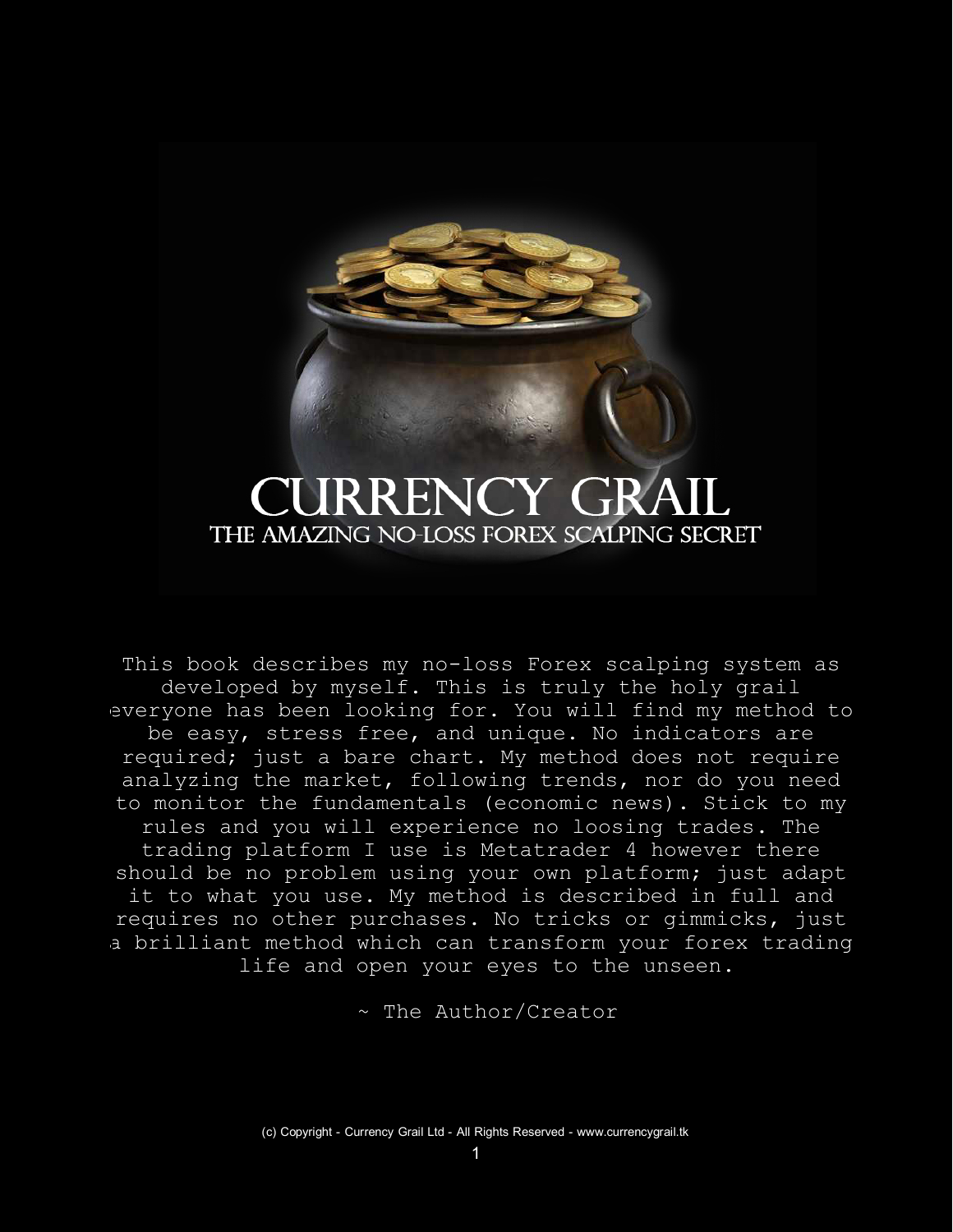#### **Disclaimer:**

Blah, blah, blah, blah, use at your own risk.

This is a complete method. No other purchase is neccessary.

This book does not explain how to use trading software, does not provide an education or an introduction to the Forex market, and it does not waste time with useless filler information or sales pitches.

Images used from this book are from the Metatrader 4 trading platform (software). MT4 is not required for this method to work. Adapt it to your own trading platform.

Although the system is easy, it can be fast paced since a trade entry must be carried out immediately or quickly after a bar (candle) opens. You will however get used to this speed after you make a few trades on your own.

## **Copyright:**

This book is copyright protected. Duplication or distribution either for personal or commercial use is prohibited. The method also cannot be transformed into a freely distributable or commercially sold EA (Expert Advisor). The price for this book has been kept low out of respect for you. Please respect the author/creator and do not share this book with anyone. Keep this unique trading method to yourself in order to give yourself an advantage over other traders.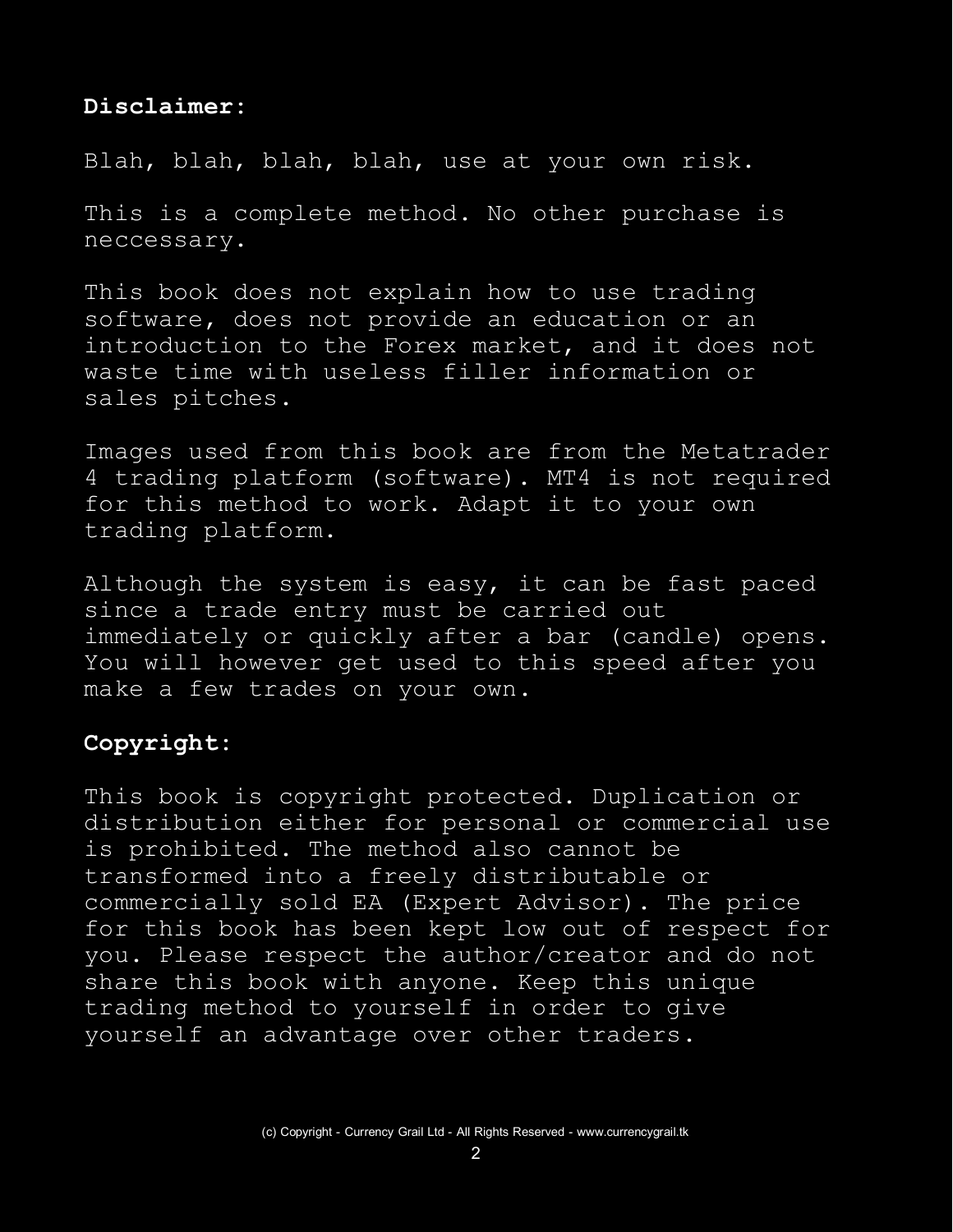## **Introduction:**

I too as a Forex trader went through many years of trial, errors, and of course losses. During these years I also purchased many Forex products many of which were quite expensive. Although some products, like books, did indeed provide useful info, some other products like EAs never panned out. The method I created stems both from my own personal trading hardships as well as from keen observations. A secret in life that I have learned is that real truth usually resides in the rejected or ignored. I began to research and study what was rejected or ignored within the Forex sector. It was within this lonely and almost empty realm is where I found truth. I began to see things in a new light; things previously and seemingly invisible to my eyes during the years prior. I also observed that simplicity is one key to successful Forex trading. Also, although I found technical analysis to be quite fun and interesting, I wanted to create a method that didn't require much time to use. And although riding out a trade to acquire maximum profits certainly does have its advantages, I learned that a conservative approach is more realistic and simply easier. My method stems from much of what was described above. My method can bust the psychology barrier by removing fear, confusion, uncertainty, and doubts. In fact, once you begin trading my method you might indeed find it boring due to its ease. Boring is good. It means you have mastered a trading method that works and it means you have more time to spend enjoying your life. But I must admit, making trades with no losses is fun, fun, fun!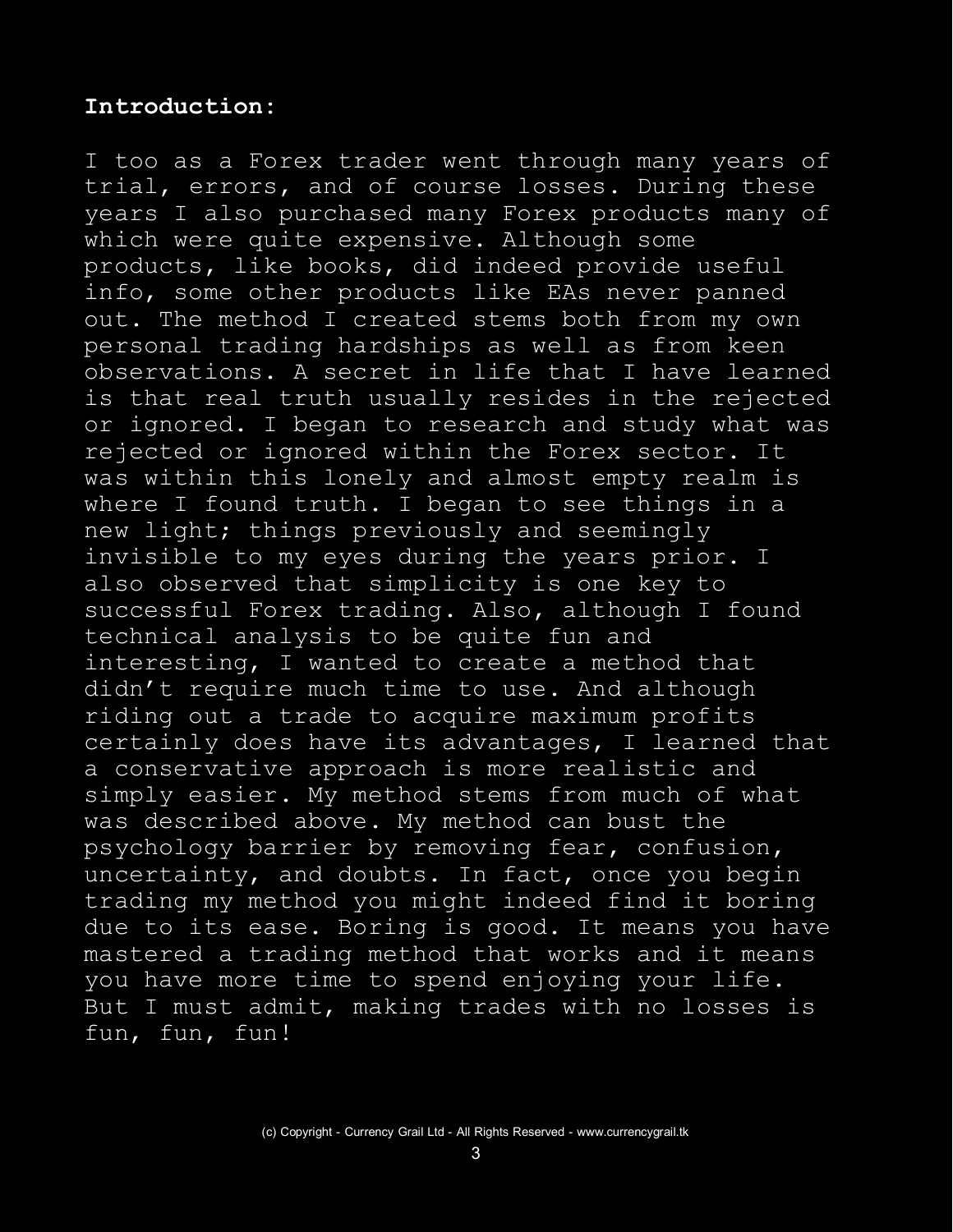## **My Currency Grail No-Loss Scalping Method**

THE SET-UP FOR A SHORT/SELL TRADE:

1) **Switch to** *bar* **charts only**. Remove all indictors. Use a blank chart as seen below.



2) **Only 2 bars are needed to determine a set-up**. Ignore everything prior to 2 bars. Below are 2 bars as I describe a perfect set-up for a short/sell trade. (The bars seen below do NOT come from the chart seen in step 1.)

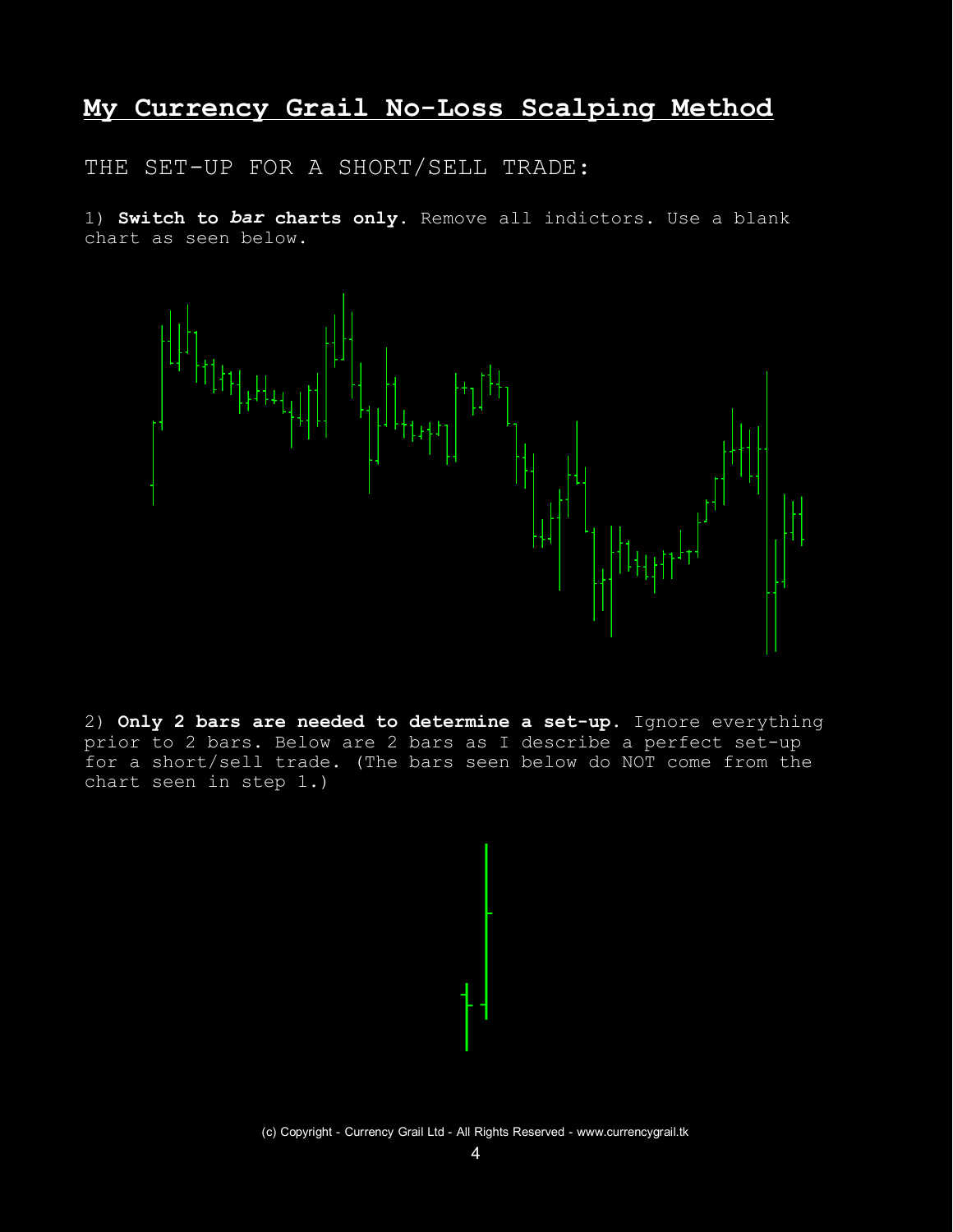3) For a short/sell set-up, **the 2 bars must be trending upwards** (yes, upwards); **higher highs and higher lows**. In the example below I have marked the upward trend with pink arrows ONLY for your eyes to see it; do not mark up your chart.



4) A) **The 2nd bar must be bigger than the 1st bar**. B) Measure the distance (visually) between the high and close of the 1st bar with the high and upcoming close of the 2d bar. **If the 2nd one is significantly greater** then get ready to enter a short/sell trade once the next bar opens. In the example continued below, I have marked the distance in red ONLY for your eyes to see it better; do not mark up your charts.



(c) Copyright - Currency Grail Ltd - All Rights Reserved - www.currencygrail.tk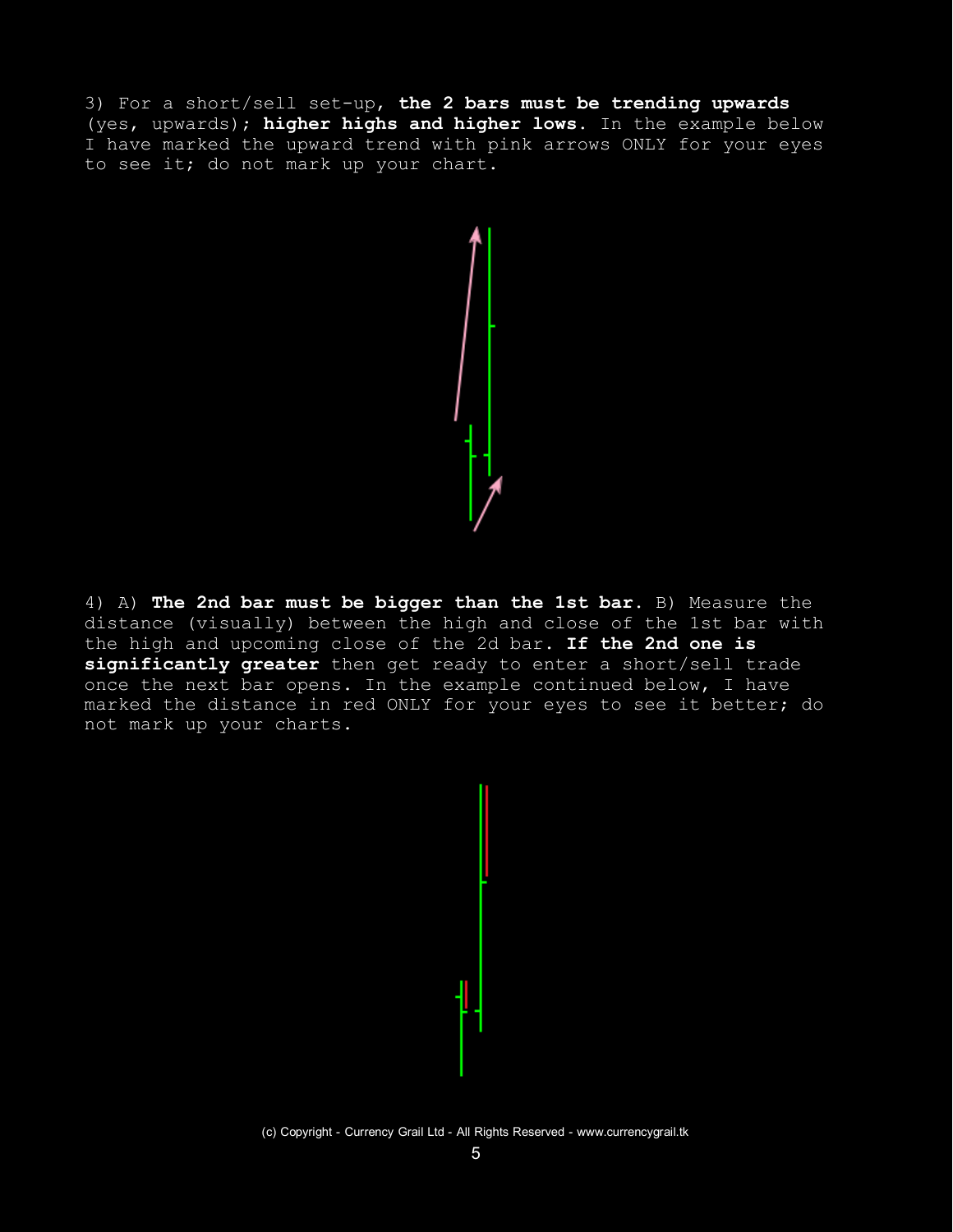Note: When I stated "upcoming close" I am referring to the 2nd bar which is about to close or is soon to close. Thus obviously you cannot know the exact closing price of that bar. However, if you observe the 2nd bar just a few seconds prior to the yet-to-beformed next bar, it will be suffice.

5) A) **Enter a short/sell trade immediately when the next (3rd) bar opens**. In the example below I have used a yellow arrow to show you the entry point. B) After the entry has been successfully carried out, then **immediately set your profit exit target** using the chart provided below. In the example below, the (approximate) exit is marked with a blue arrow.

As you can see below, the scalping was successful!



(c) Copyright - Currency Grail Ltd - All Rights Reserved - www.currencygrail.tk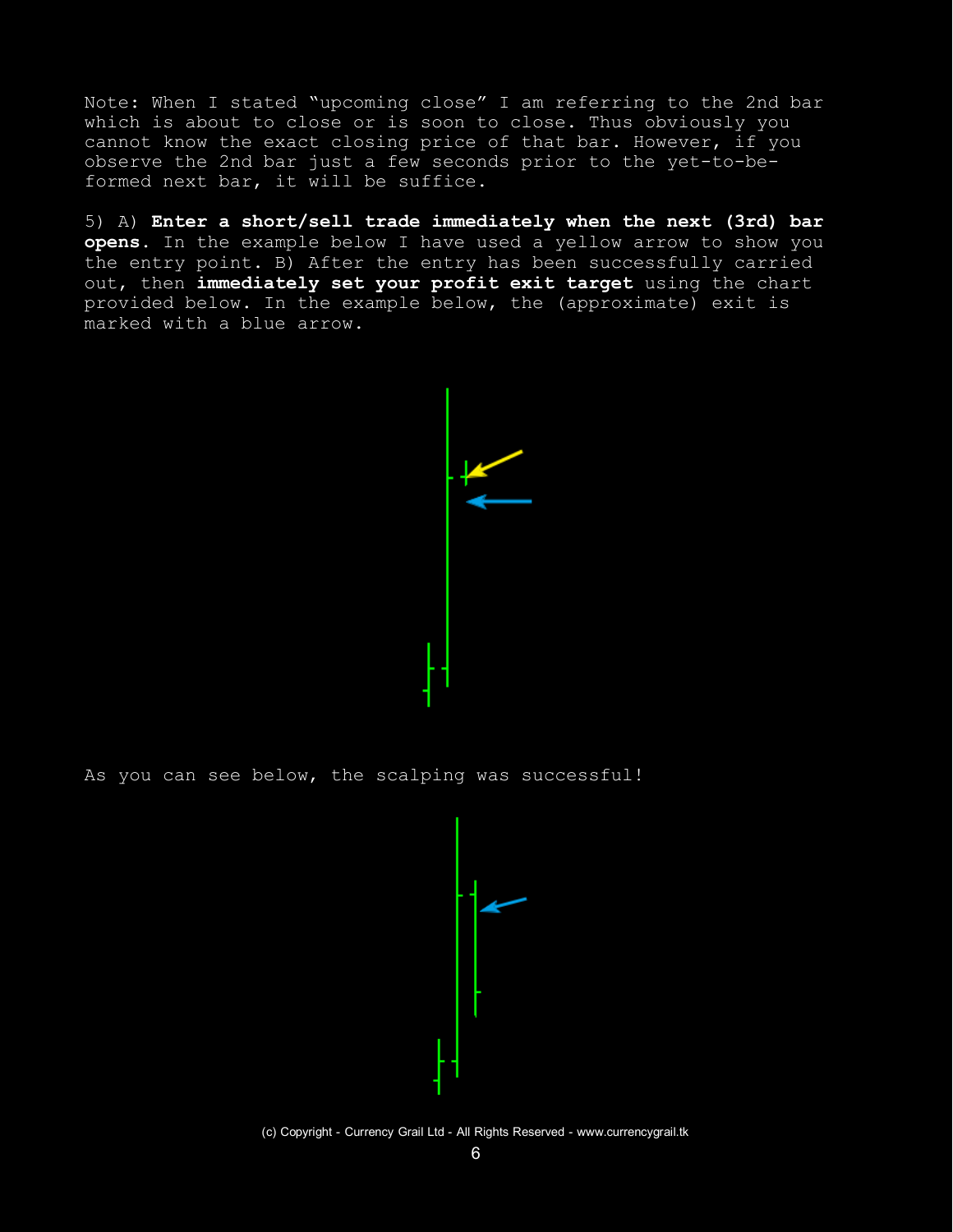| 15 MIN | 30 MIN | 1 HR          | $-4$ HR | DAILY.           | WEEKLY |
|--------|--------|---------------|---------|------------------|--------|
| 1 PIP  |        | 2 PIPS 5 PIPS | 20 PIPS | 50 PIPS 200 PIPS |        |

Note: The chart above shows conservative profit targets only. Obviously more pips can be usually acquired, but the figures above will ensure no-losses; those pips will be gained. Once you become more experienced, increase the pips **at your own risk** but remain conservative not greedy. For example, 10 pips on the 1 HR chart can usually be gained and 50 pips on the 4HR chart can usually be gained. Avoid however changing the pip ammount on the lower timeframe of 15 min or 30 min. Also, even though the pips gained might seem low, don't forget that profits do indeed add up over time because of a) frequent set-ups and b) you can trade multiple currency pairs at the same time if you work quickly and c) profits will increase depending upon your lot size and leverage.

Here are some more examples of various short/sell set-ups:

- Higher highs, higher lows
- 2nd bar is bigger than the 1st
- High and (upcoming) close of the 2nd bar is greater than the 1st
- Enter immediately at opening of next (3rd) bar
- Set take profit amount immediately after entering the trade

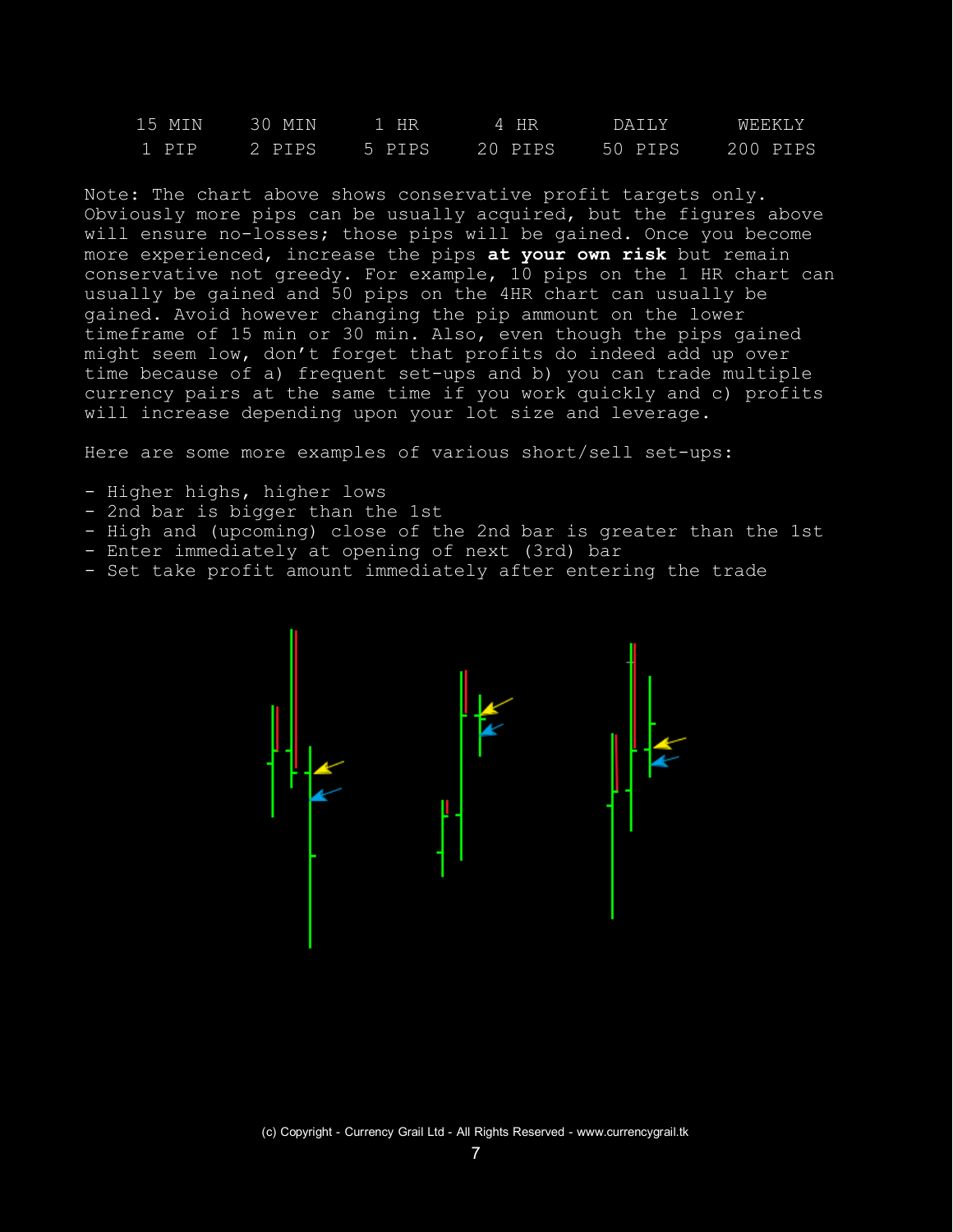#### STOP LOSS:

Why do I not show a stop-loss point? I do not trade using stoplosses! This might sound crazy but actually it is not. Here is why: a) It is rare for the market to crash on you. b) Many non-ECN brokers will trade against you or attempt to (fake) spike the market to hit your stop-loss value thus exiting your trade at a loss. c) If a human error is made using my method, you can usually just sit it out and wait and the pips will be gained a few bars later. d) Only a small amount of pips are gained with this scalping method, thus the pips are usually acquired within seconds or minutes. e) My method works during economic news events because it is based on supply and demand points created by the big banks. Don' t fool yourself; banks know what is going on prior to the economic news being released. Fundamentals (economic news), banks, the mainstream controlled media all in bed together, so-to-speak. f) If you use an ECN/STP type of broker, you will not have to worry about a middle man secretly trying to spike the market on you or thwart you to close you out in a loss. I personally use FXCC.com as my broker. g) Withdrawl your profits frequently so all your capital never remains tied up in the market. This book describes my own personal no-loss trading method therefore I have to remain honest and tell you that I do not trade with stop-losses!

However, some users of my method will apply a stop-loss placed above the high of the 2nd candle on a short/sell set-up. My advice if you are going to use stop-loses is: the wider the better. In the example below the brown arrow denotes a possible stop-loss point for a short/sell set-up, although I would prefer the stop-loss to be even further away (or in my case, not use one at all). If you use a stop-loss just be sure the set-up is perfect, as in the 2nd bar is much longer than the 1st and the distance from the high and upcoming close of the 2nd bar is much greater than the same on the 1st bar.

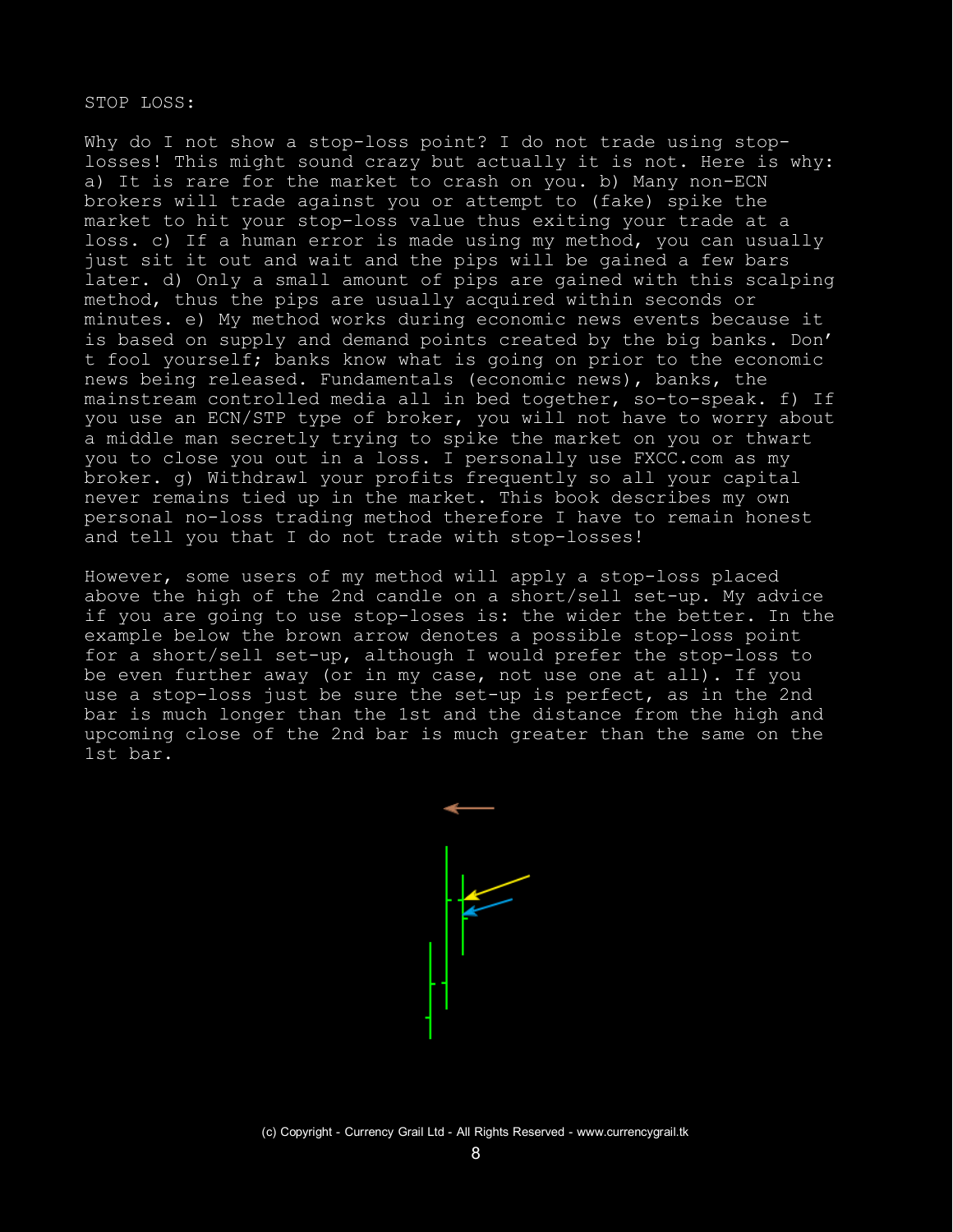## THE SET-UP FOR A LONG/BUY TRADE:

As assumed, the set-up is simply in reverse. Thefore the following steps are in brief.

1) For a long/buy set-up, **the 2 bars must be trending downwards** (yes, downwards); **lower highs and lower lows**. In the example below I have marked the downward trend with pink arrows ONLY for your eyes to see it; do not mark up your chart.



2) A) **The 2nd bar must be bigger than the 1st bar**. B) Measure the distance (visually) between the low and close of the 1st bar with the low and upcoming close of the 2d bar. **If the 2nd one is significantly greater** then get ready to enter a long/buy trade once the next bar opens. In the example continued below, I have marked the distance in red ONLY for your eyes to see it better.



<sup>(</sup>c) Copyright - Currency Grail Ltd - All Rights Reserved - www.currencygrail.tk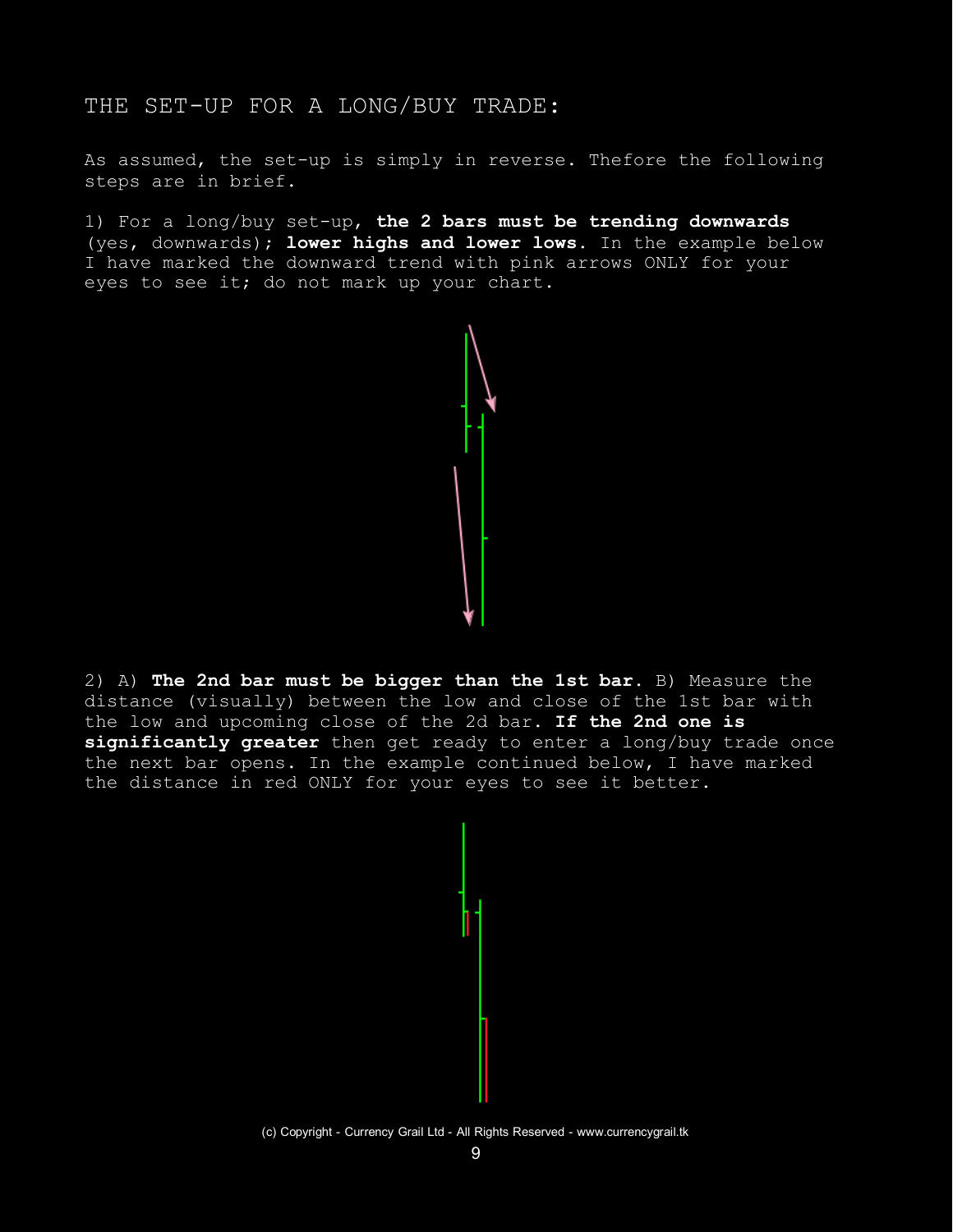3) A) **Enter a long/buy trade immediately when the next (3rd) bar opens**. In the example below I have used a yellow arrow to show you the entry point. B) After the entry has been successfully carried out, then **immediately set your profit exit target** using the chart provided earlier. In the example below, the (approximate) exit is marked with a blue arrow.



#### STUFF TO AVOID FOR LONG & SHORT TRADES:

1 A) In the example below, this type of set-up will not usually work because the close or opening of either or both the 1st bar and/or the 2nd bar is too close to the high or low of the bar. Thus avoid this completely as shown with grey arrows below. Notice in the 3rd bar that the price never shorted much.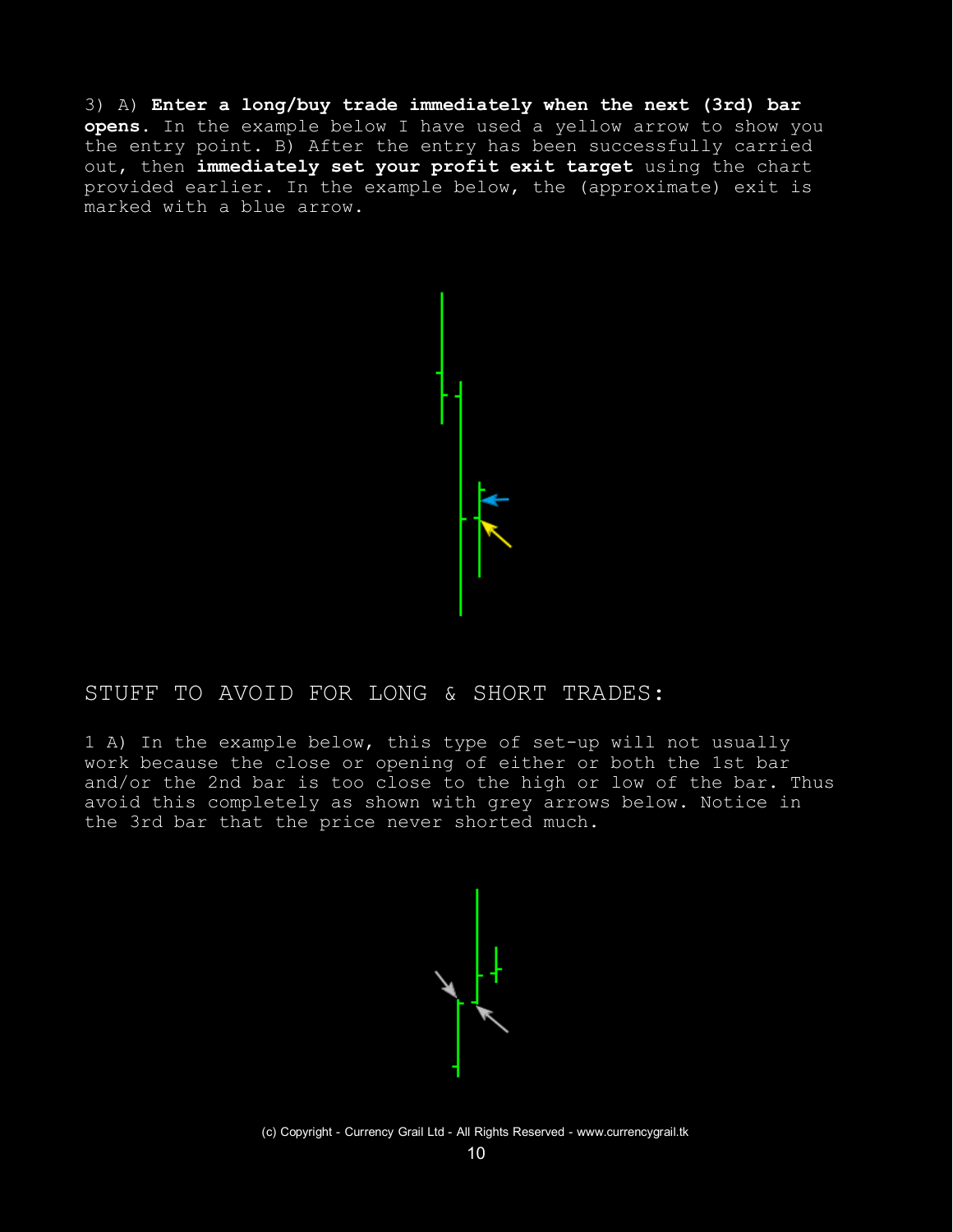1 B) In this example below you have a similar situation. It does indeed meet the trade set-up for a short/sell trade. Higher highs and higher lows, the 2nd bar longer than the 1st, and the distance from the high and (upcoming) close of the 2nd is longer than in the 1st bar.... but notice how the market did not go short on the 3rd bar. This is due to the same reason as mentioned above and is marked below with a grey arrow.

2) In the example below on the 1 HR chart, the set-up appears to be fine. But notice again how the market did not go short. No worries, the trade still worked. Why? Because if you followed my chart for the pip target you would have successfully gained the 5 pips. Thus the importance of being conservative. However, this situation of a 3rd not going too far in your favor usually doesn't happen too often. And if you made a human error of not sticking to my pip chart - perhaps trying to gain 10 pips instead of 5 pips - then you can just wait it out until the market goes short again which it did after 2 more bars (not seen in this example).



(c) Copyright - Currency Grail Ltd - All Rights Reserved - www.currencygrail.tk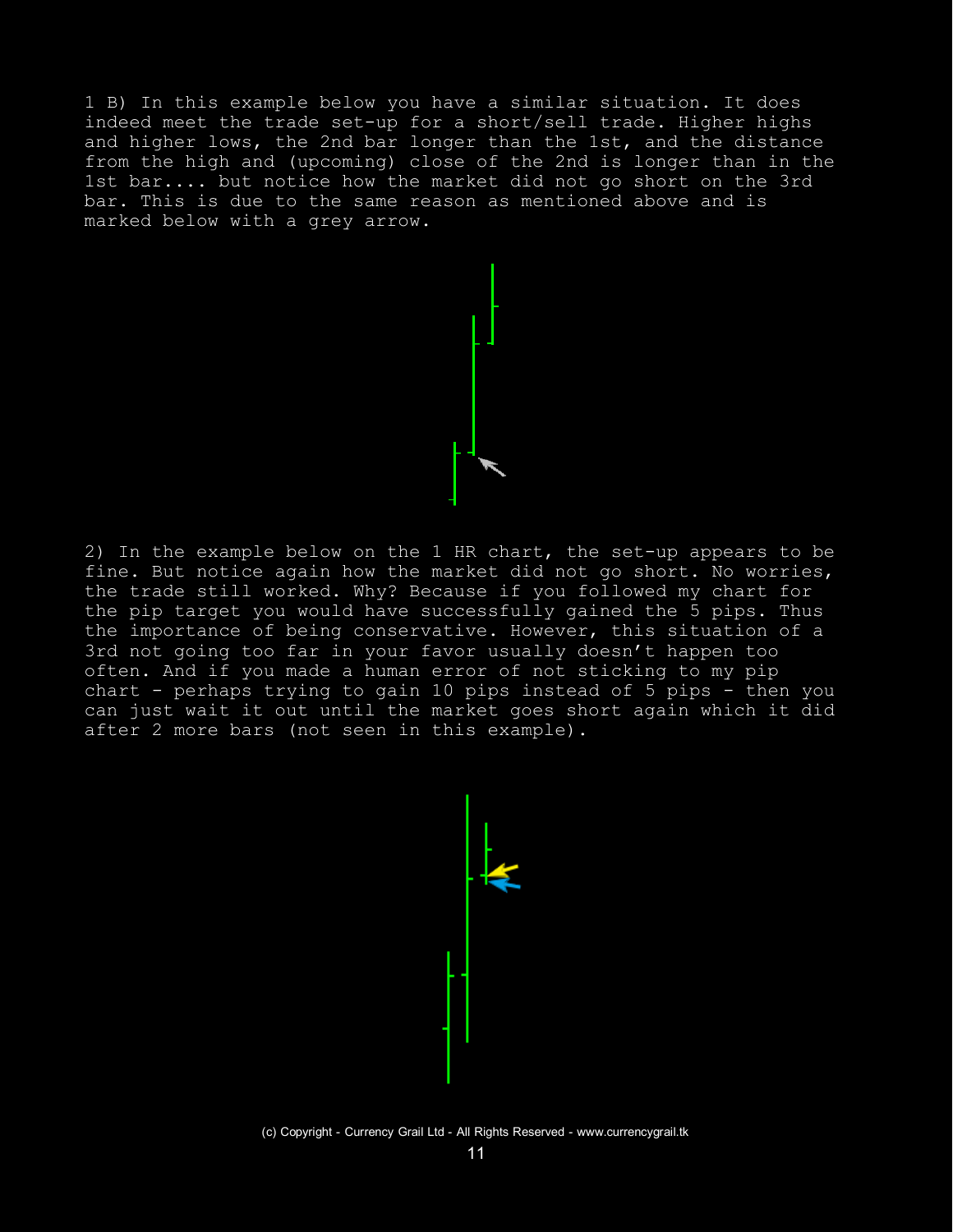3) See this next example below. What went wrong? This appears to be a perfect set-up for a long/buy trade but the market did not go long. Why? Because you made a mistake; notice on the 2nd bar that the distance from the low to the upcoming close is smaller than the low to the close on the 1st bar. Thus this trade entery should not have been made. In other words, this is NOT a set-up. So in this example, the thing to avoid is YOU making a mistake.



4) Notice in this example below, on the 3rd bar the market went long. This was (only) predicted by the very lenghty 2nd bar which was much larger than the 1st bar. But since the set-up requirements were not present for a proper long/buy trade based on the 1st and 2nd bars and the trend directions are different, a trade entry would/should NOT have been made. In other words, stick to the rules and do not worry about possible missed opportunities. Just be patient and wait for the perfect set-ups only.



(c) Copyright - Currency Grail Ltd - All Rights Reserved - www.currencygrail.tk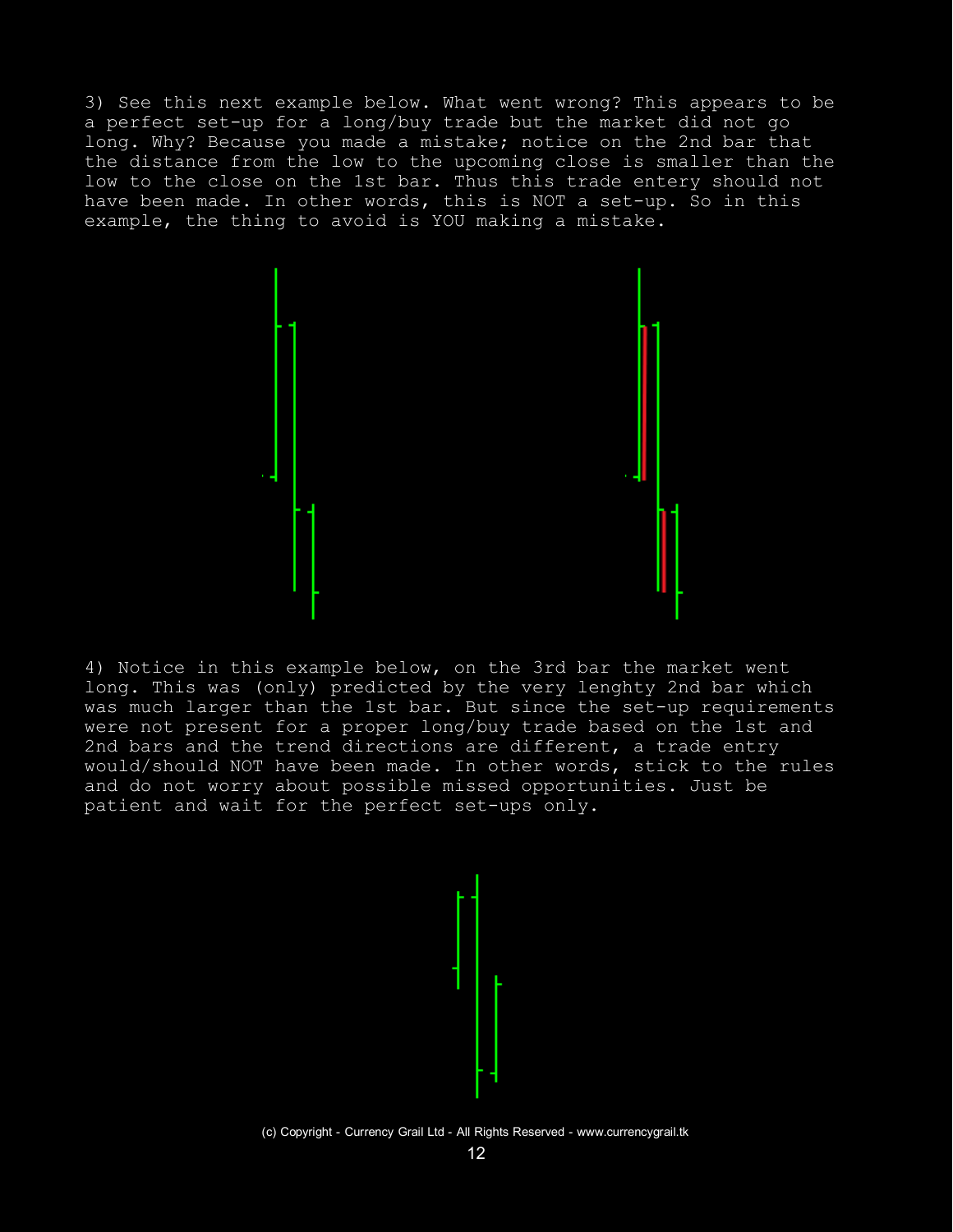#### HANDY INDICATORS:

My method does not require the use of any indicators placed on your chart. However, two useful indicators can help you.

1) A "candle time" indicator. This shows you quickly, at-a-glance, how much time is remaining before the next bar opens. This can save you more time by avoiding to have to monitor your clock. Since you are entering trades immediately at the start of a new (3rd) bar, this type of indicator can be very useful because it will count down the seconds prior to the next bar opening. This can give you time to even prepare yourself with your order-window ready as you wait for the next bar to open. If you use a candle time indicator (which you can find for free on the internet), it is also a time saver because you can thus just look at your charts a minute or so prior to the next candle opening. Since my method takes a mere seconds to spot a perfect set-up (once you get exeperienced at it), a candle time indicator such as this can be very useful. In this example below on the 1 HR chart, it looks like a long/buy set-up might be occurring. But notice there is still 22 minutes remaining until the next bar opens. Thus, still too much time to know for sure if this will establish itself to be a perfect set-up.



(c) Copyright - Currency Grail Ltd - All Rights Reserved - www.currencygrail.tk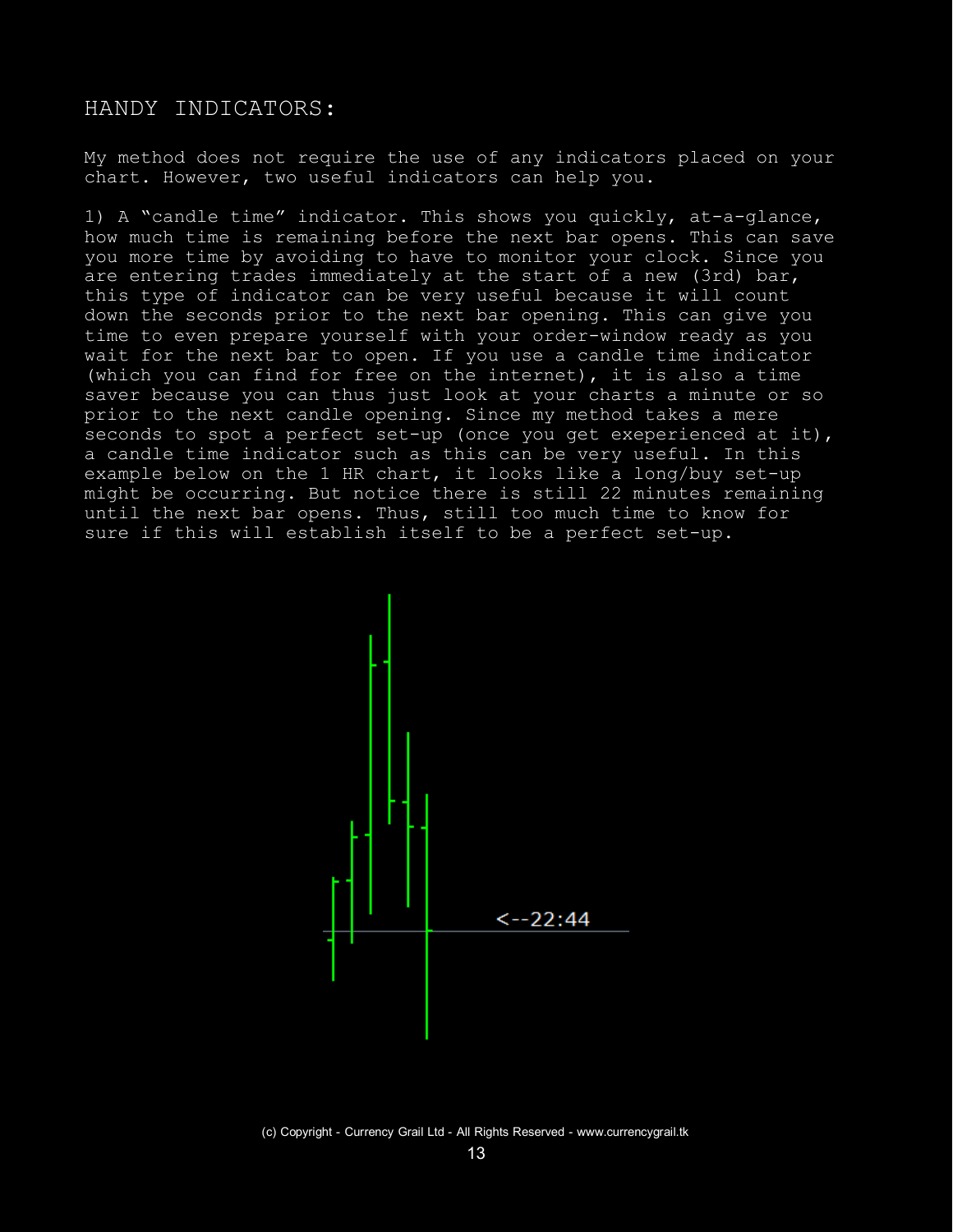In this example below is another style of a "candle time" indicator. The data appears in small text at the top left of my trading platform (software) on the chart. If you notice though, it is way too small thus not easy to glance at. So basically this kind of candle time indicator is useless because your eyes have to do more work reading it. Use instead something similar to the previous example, or find your own method such as a countdown timer on your computer or mobile phone.



▼ USDCAD, H1 1.10608 1.10653 1.10425 1.10564 22 minutes 44 seconds left to bar end

2) A "show ask line" or "spread" indicator. This type of indicator makes it very handy to basically and quickly see the spread amount. This is useful if you are monitoring multiple currency pairs at once. In this example below of the USD/JPY 1 HR chart you will see the spread is quite large; as increased by this broker. Even if you see a perfect set-up occuring (not in this example), by visually seeing the spread amount you can determine if it is worth your while to make a trade. In this example (of a non set-up) below, the bars are generally small and not worth the risk of trading. You might even want to close this pair and work with others instead that have a less spread, wait until there is more volume, or switch to a higher timeframe. I find that displaying the "ask line" in Metratrader 4 is even quicker than using a "spread" indicator that shows a number.



(c) Copyright - Currency Grail Ltd - All Rights Reserved - www.currencygrail.tk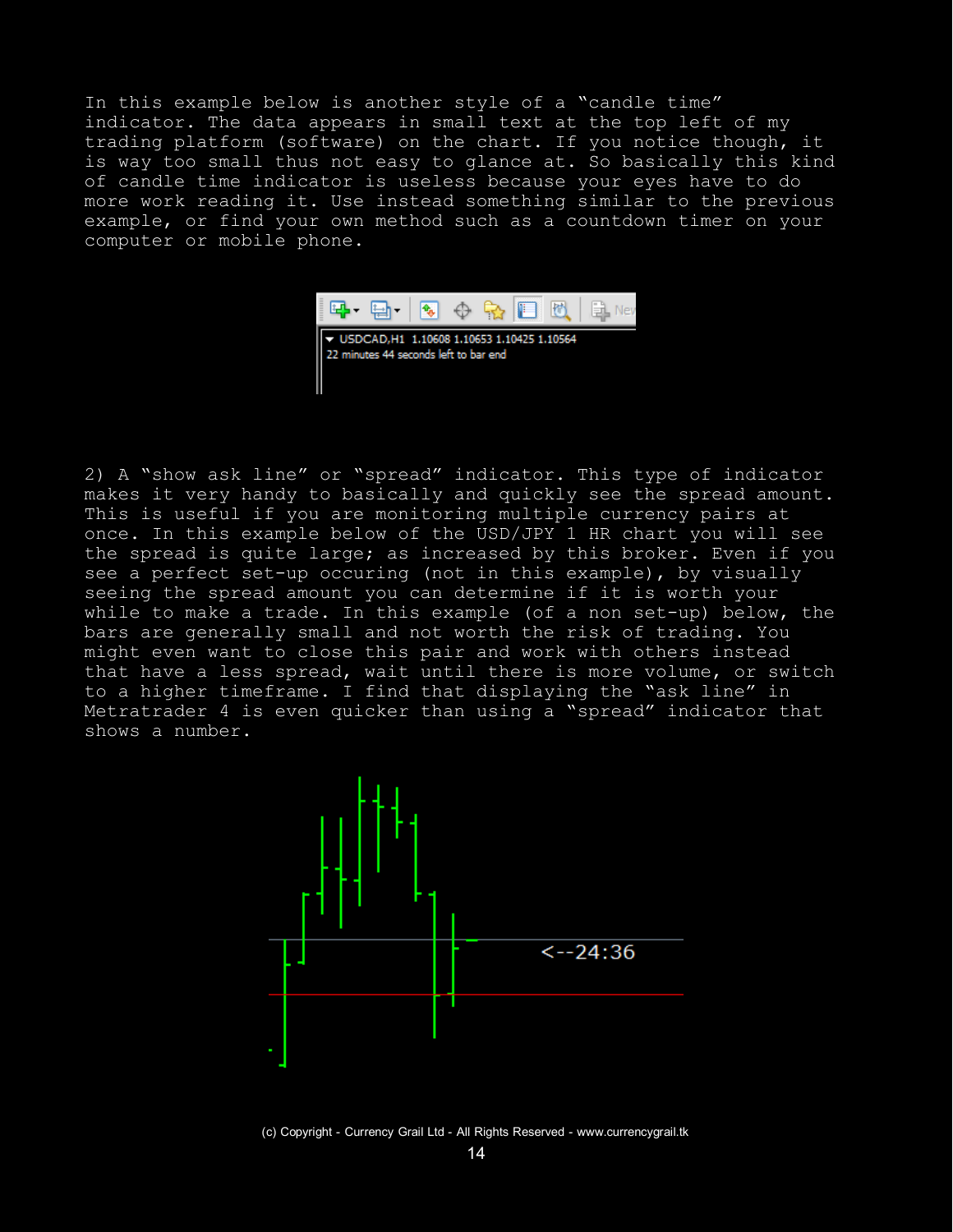#### TIPS AND TRICKS:

1) Although my method can certainly be modified or integrated into your trading method, I do not recommend you do that. There is a great trap that traders often put themselves into and that is always feeling the need or desire to keep improving upon a working method, often even before mastering it. It is almost like a bad habit or an addiction. I urge you not to keep adding more indicators on your chart, trying to ride out trades longer, or the worst trap of all... resuming to analyze the market. If you do such things your psychology wall will increase again or will not be taken down. A key to trading is having zero fear or worry. I suggest you use my method as a standalone method and drop all other trading styles or approaches. In fact, many traders loose money because they cannot control their 'bigger and better' addiction. Trading does not have to be difficult or time consuming. The whole purpose is to make pips and have lots of free time to do other things you want to do in life. But of course, this applies perhaps mostly to scalping the market.

2) Switch to an ECN/STP type broker. One where your trades go directly into the market and not into a middle man dealing desk broker who will trade against you. I use FXCC.com but you can use whatever ECN broker you wish. In many cases of traders who loose money, merely switching to an ECN/STP broker solves half of their loosing problems.

3) Set your charting platform to show multiple currency pairs. Just remember what timeframe you are on. My method takes seconds to spot the set up as seen in this example below. I can see quickly that 2 trade set up *might* be coming soon, although 24 minutes is still remaining so it is too early to know.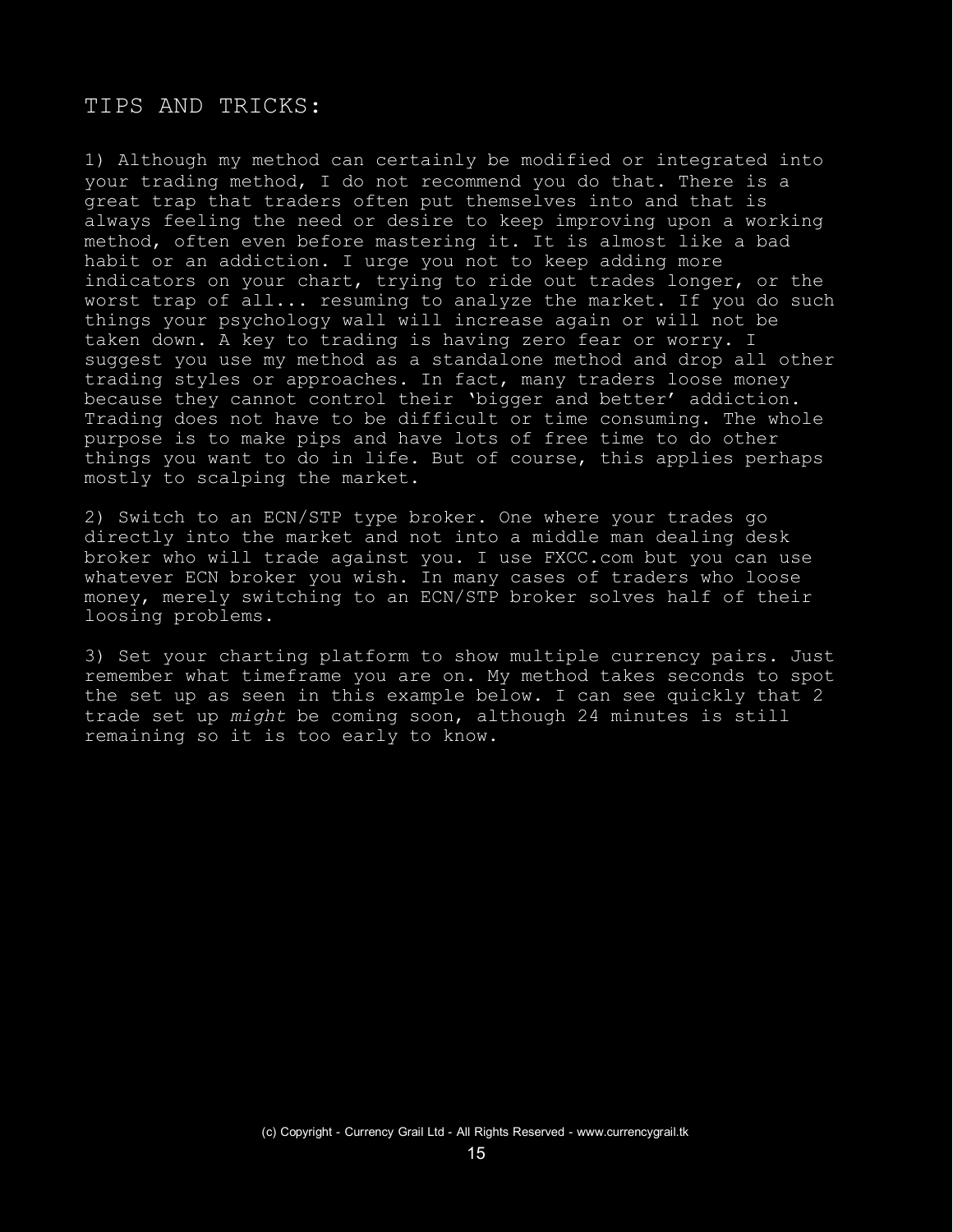

4) Decide on a timeframe and stick to it. If you feel like having excitement and want to sit in front of your trading software, then choose a lower timeframe. If you want to chillax and do other things in life, then switch to a higher timeframe. And when trading on a high timeframe like the 1 HR or 4 HR charts, there is no need to stare at your charts. Just look at your charts a few minutes prior to the next candle/bar opens. That is pently of time to monitor even 20 currency pairs to see if there is a set-up.

5) If you are confused by my method, simply go through my steps again but slowly. It will all become easy once you start seeing this in action in realtime market. Also, scanning back through chart history can actually be confusing as you look to find the set-ups. Once you have memorized the set-up, opt instead to study realtime moving charts. In other words, go back into a chart history to teach yourself the set-up, AND then monitor realtime charts to train yourself the set-up.

6) When you enter a new trade, only enter the trade and do NOT at the same time set your take profit amount. This is because you want to enter the trade quickly and thus do one task quickly, not doing two things at once. Once the trade has been entered into, then quickly go back and modify the trade order to set your take-profit amount, i.e. exit the trade. If you really want to speed things up, some traders use a take-profit EA (expert advisor) which will automatically set the profit/pip amount target upon entry. But beware, as stated before, try not to fancy-up my method too much. Stick to the basics unless you are more experienced and can enhance my method with extra tools.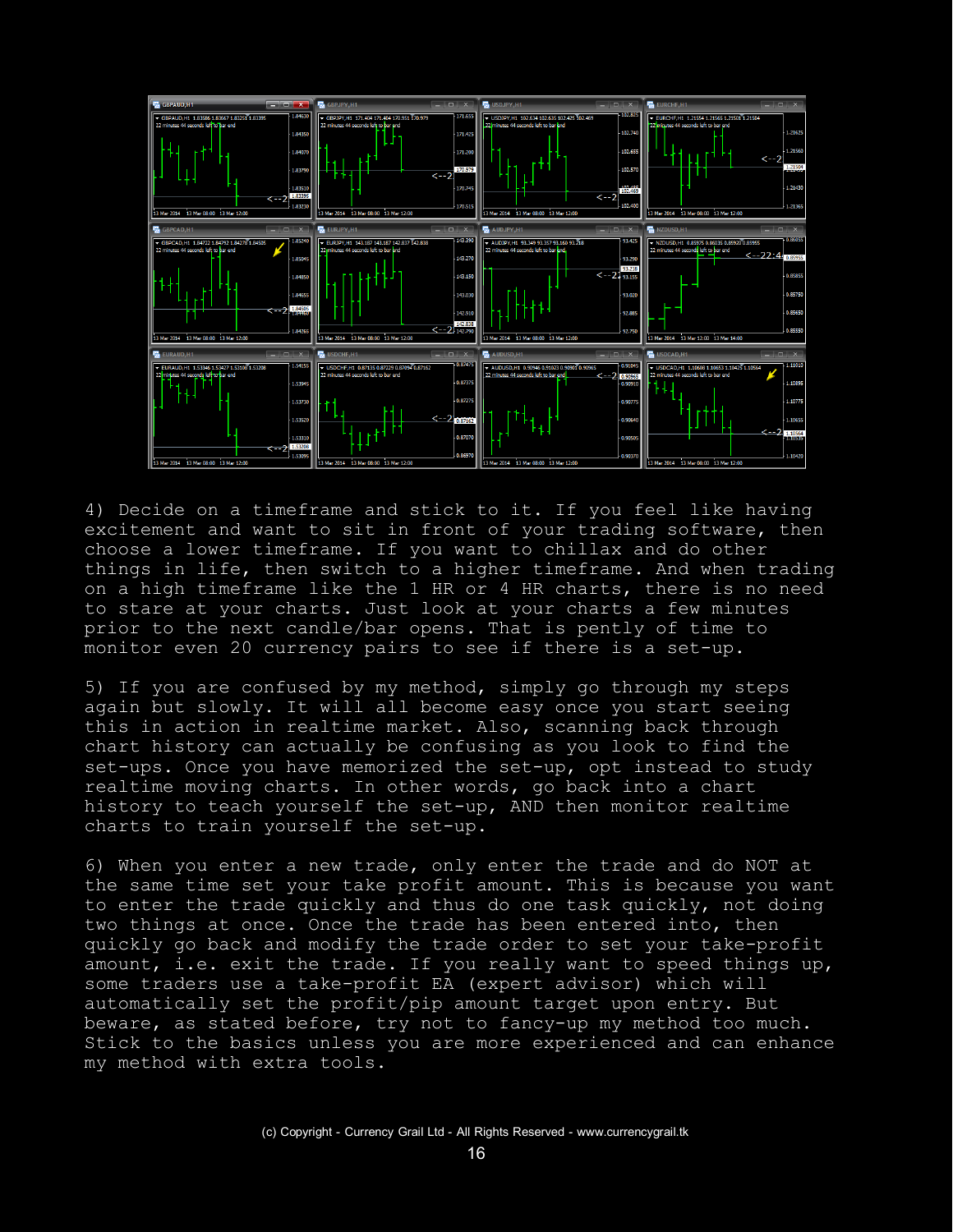7) Withdrawl your profits frequently, such as each week. Of course this might not be possible on low capital accounts or micro accounts. But if you have a 10k account, withdrawl your profits frequently and keep trading on that initial 10k amount. However, my method if used properly can double an account within a month if you leave your capital without withdrawls. Using all your capital allows you the advantage of later increasing your lots size per trade, thus increasing profit amounts quicker. Making \$5 from a 5 pip trade is nice but making \$500 from a 5 pip trade is even nicer due to larger lots sizes, more available margin, etc. But if you want to make a steady income as a currency trader, withdrawl your profits weekly or so and just keep trading on that initial capital amount.

8) If you make a human error just ride it out for a couple/few more bars. If you stick to my pip chart amounts, it will not take long for you to acquire the pips.

9) After you enter a trade from a perfect set-up and you have successfully submited the take-profit amount, walk away from your software or ignore it or close it. For example, if you are trading the hourly charts and enter into a trade, there is no need to sit and watch to see if it works each time and thus possibly putting yourself in a panic.

10) If the set-up is really nice and perfect and the entry bar (the 3rd bar) has just opened, you can even wait for the price to retrace a bit before entering the trade. Thus acquiring the retracement amount plus your original profit target. However, once again this deviates from my original method which thus then has the potential of trapping you into wanting more adaptations later.

11) It is always better and smarter to wait for the ultra perfect set-up versus fretting and fussing over set-ups which you are unsure of. My method works under any market condition. However, because of market conditions you might have to wait longer for a perfect set-up. Set-ups increase or decrease depending upon time of day, the pair being monitored, etc. And each of those variables can vary. By changing timeframes you might also see more or less setups.

12) I no longer monitor the fundamentals (economic news) because it is not neccessary with my method. However if you still want to, I highly recommend using the Ransquawt.com streaming audio service. It is minimal, feels like you are on a large major trading floor, and only reports on news as it happens versus continous.

13) Don't loose your advantage over others by revealing this method. Keep it to yourself. Let it be your secret weapon. You might even find that it works with other trading sectors beyond currency trading. For example, I am seeing the same set-ups in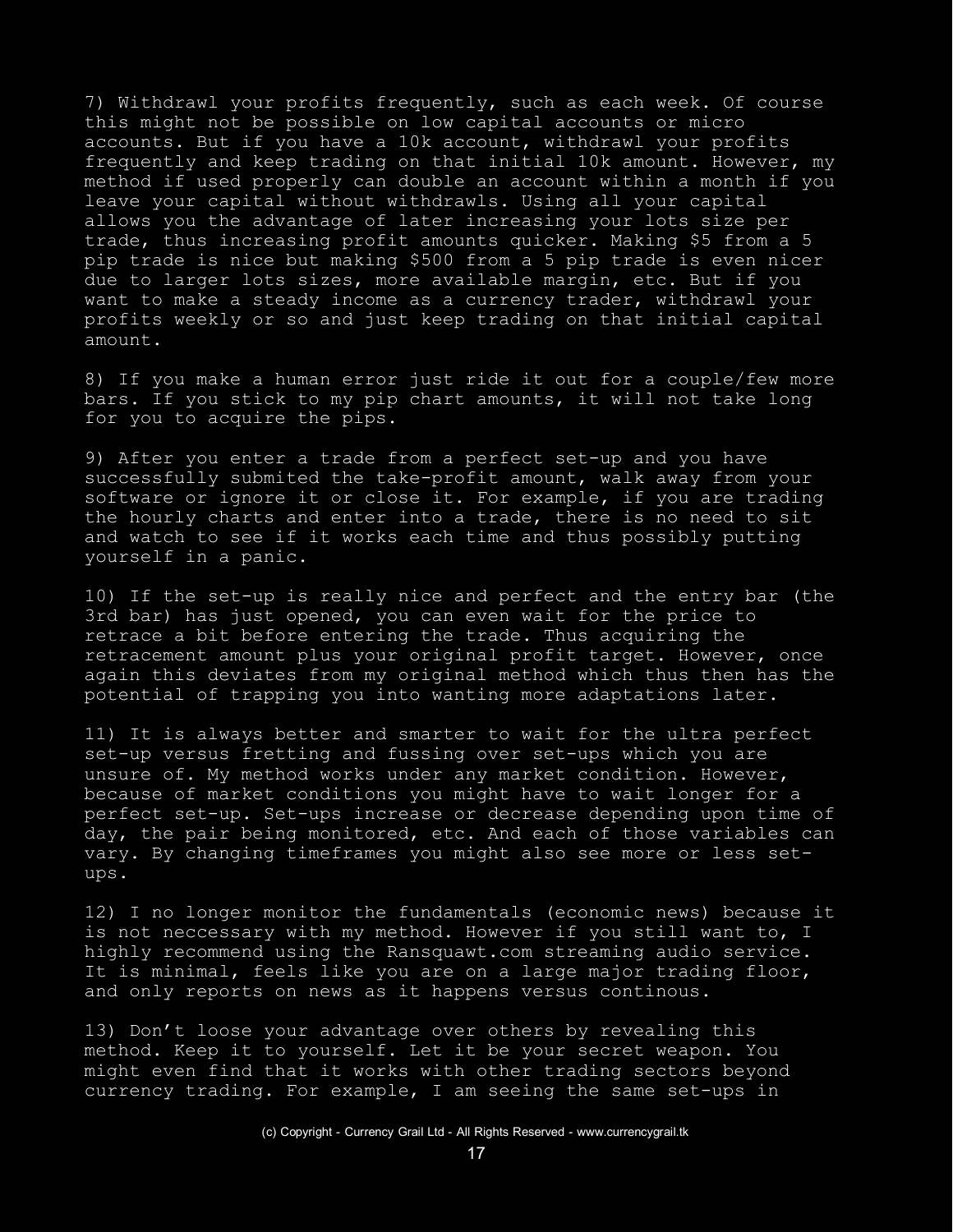Bitcoin trading on the higher timeframes, although I have not tested or traded in Bitcoin yet. Stocks tend to be tricky and not useful with my method because the price of the close of one bar and the opening price of the next bar can often be quite different in price. In currency/Forex trading, the price generally remains the same at the close of one bar and the opening of the next.

14) If you want to make money from my method, an affiliat program will be set up in due time whereby you can receive a commission on each book that is sold online. Keep checking the web URL which appears in the copyright footer area. The web address currently (at the time of this writing) points to a book ordering page. But it will be switched to a proper website in due time. I am proving you this method at a low cost to help you succeed in trading and by providing it at a fair price. Please respect this decision of mine and thus respect my copyright.

15) The Forex/currency market will not last forever. I know this due to other secrets I am privy to in other sectors. And I am not refering to large scale economic crashes. The Forex market will be terminated/destroyed once all global currencies are funneled into one single currency. But there is nothing to worry about right now and once this does happen you will have time to close your accounts. I am just stating: have fun while it lasts!